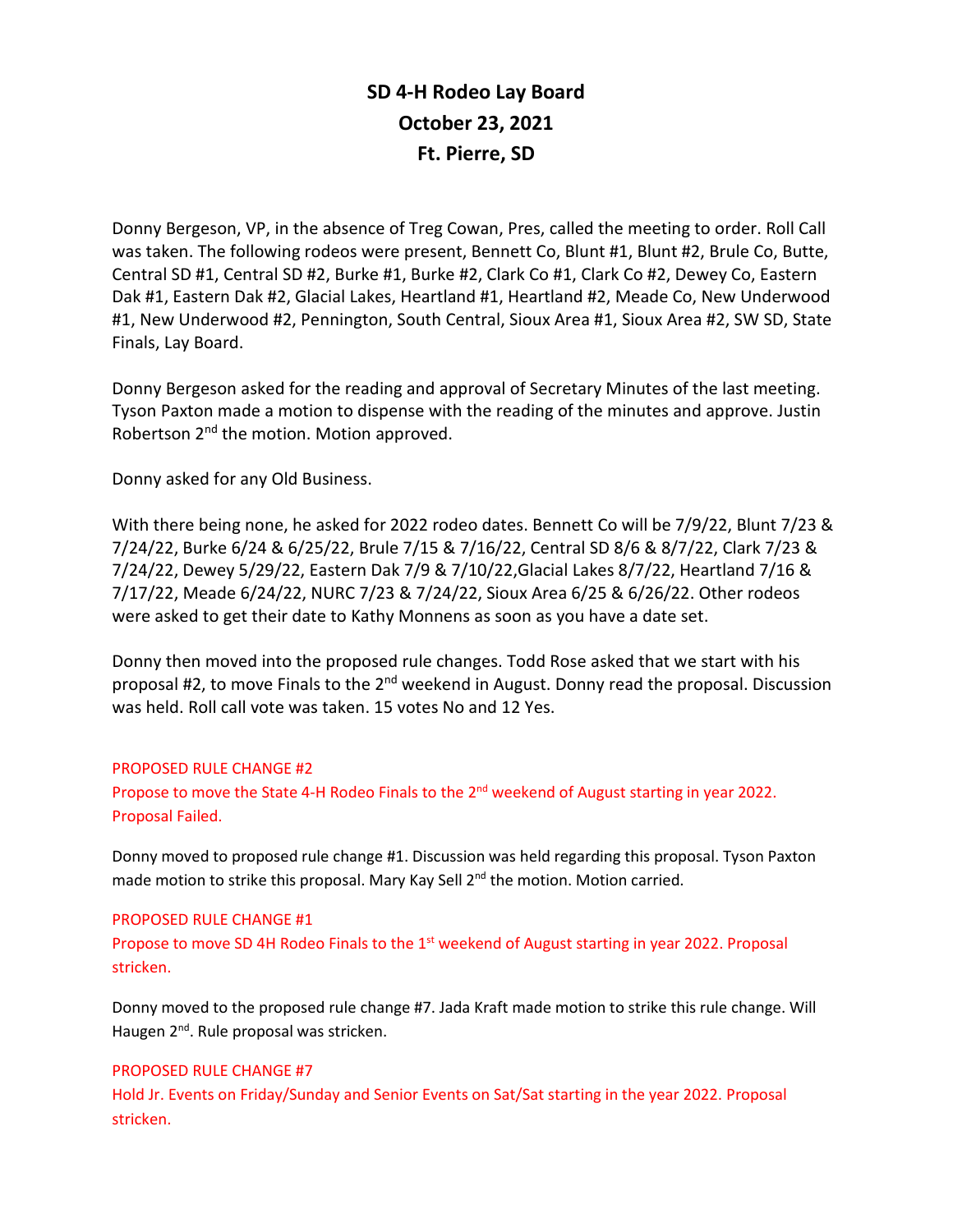Donny then moved to rule change #8 & #9. Todd Rose withdrew his proposed rules changes #8 & #9. Donita Forell 2<sup>nd</sup> the motion. Both rule change proposals #8 & #9 were removed.

#### PROPOSED RULE CHANGE #8

Allow for slack for Senior Contestants starting in the year 2022. Proposal removed.

## PROPOSED RULE CHANGE #9

Allow for uneven performances in Senior Events starting in the year 2022. Proposal removed.

We then moved to Rule Change #3

## PROPOSED RULE CHANGE #3

Change qualifying rodeos fee from awards to sanction fee.

Tyson Paxton made motion to change the dollar amount from \$700 to \$500 in both the rule book and the Policy and Procedures. Justin Robertson  $2^{nd}$  the motion. Motion approved. New rule is as follows:

All local State Finals qualifying rodeos will pay a \$500 sanctioning fee to the South Dakota 4-H Finals, Inc. A local rodeo that fails to pay \$500 by October 1 of the same calendar year as their approved rodeo will not be approved for the following year unless both the amount delinquent and the amount for the next year is paid in full by May 1. Non-qualifying rodeos should work within the rules of the South Dakota 4-H Rodeo program and utilize 01-4050-2017, 4-H Rodeo Rules & Regulations, as their rule book. The difference between a State Finals qualifying rodeo and a non-qualifying rodeo is that a non-qualifying rodeo does not qualify contestants for the State Finals and is not required to pay the \$500 sanction fee to the State Finals Rodeo. Non-qualifying rodeos are able to, and are encouraged to participate in all 4-H Rodeo meetings however, non-qualifying rodeos cannot vote.

Donny moved to Rule Change #4 to update the rule book to remove Jr. Bareback Bronc Riding (optional) (6 second ride), found on page 10 of current rule book. Tyson Paxton made motion to remove. Justin Robertson 2<sup>nd</sup> motion. Motion carried.

# PROPOSED RULE CHANGE #4

Removed Jr Bareback Bronc Riding from the rule book.

Rule Change #5 was voted on at the Finals meeting

We moved on to Rule Change #6.

#### PROPOSED RULE CHANGE #6

Remove Trade Out Rule from the SD 4H Rodeo Policy and Procedures.

Roll call vote was taken. All voted no. Trade Out Rule stays in place.

Donny called for nominations for Director at Large. Kim Larson nominated Joy Meyer. Kathy Monnens 2<sup>nd</sup> the nomination. Tyson Paxton nominated Bryce Chambless. Justin Robertson 2<sup>nd</sup> the nomination. Regina Meyer nominated Chad Chauncey, Donita Forrell 2<sup>nd</sup> the nomination. Kathy Monnens made motion nominations cease. Justin Robertson 2<sup>nd</sup>. Motion carried. Vote was taken. Joy Meyer received 9 votes, Bryce Chambless received 8 and Chad Chauncey received 3. Joy Meyer was elected Director at Large.